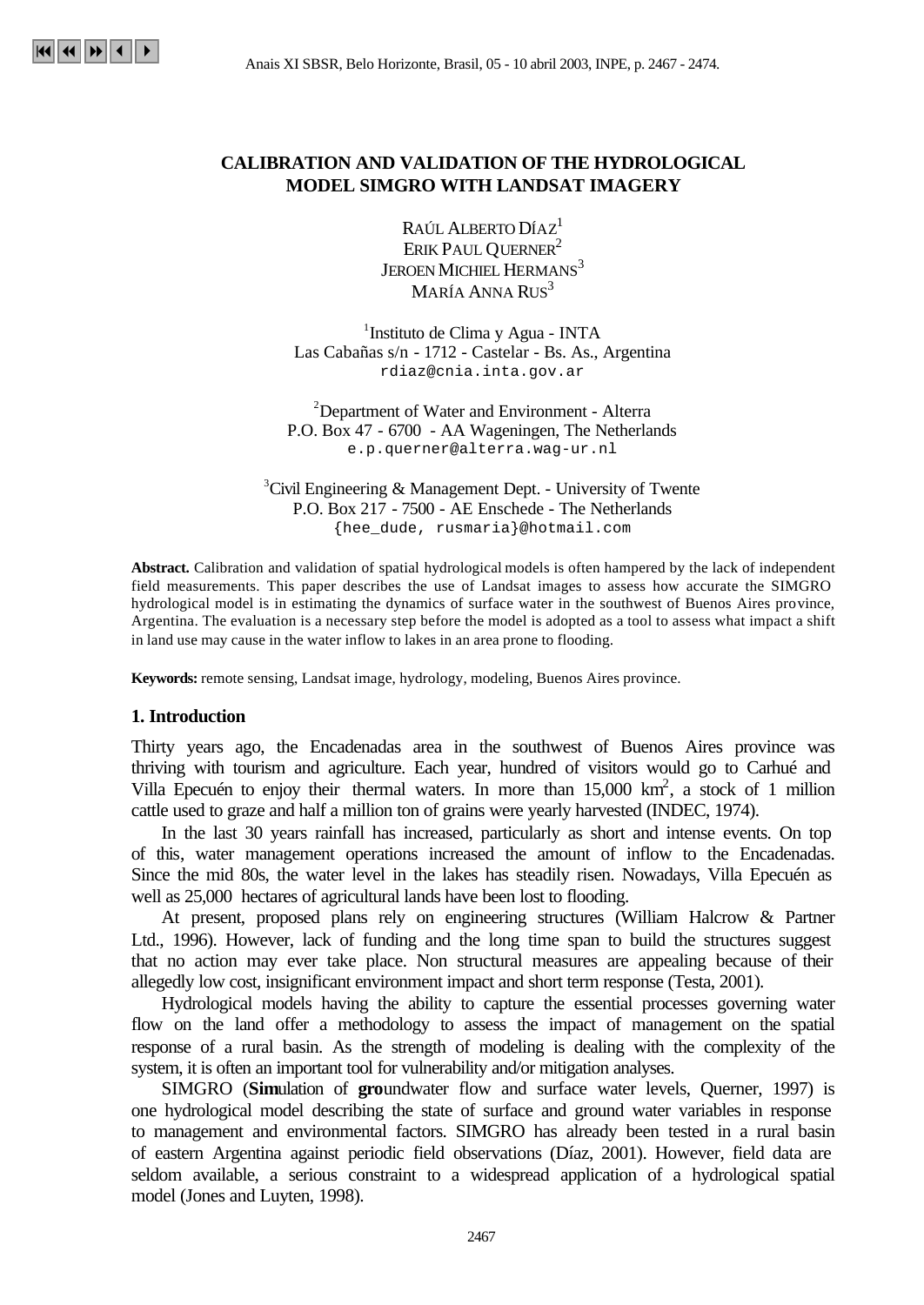Satellite images have several applications in spatial hydrology mainly in irrigation and evapotranspiration studies (D'Urso *et al*., 1992, Mauser and Schädlich, 1998). Recently, Jensen *et al*. (2000) calibrated one hydrological model in La Pampa province by comparing its results with the 1999 flooded area from Landsat images.

The objective of this study is to describe how Landsat imagery has been used in the calibration and validation of the SIMGRO model in order to overcome the lack of some of the required model parameters and of field independent observations to check its performance.

## **2. Material and methods**

The Encadenadas water system is in the southwestern portion of Buenos Aires, Argentina. In 1,560,000 ha, where 17,000 inhabitants live, agriculture is the main economic activity. Temperature regime is temperate with a mild winter. Mean annual temperature is 13.8ºC. Mean annual rainfall is 770 mm, ranging from 321 mm in 1949 to 1,372 mm in 2001. Mean annual potential evapotranspiration is 901 mm. (FAO, 1985).

The Encadenadas lake system consists of five lakes sloping from east to west. Their water levels vary considerably between wet and dry periods. Its main discharge is by evaporation from the 50.000 hectares of open water. In 1985 the water level in the lowest situated lake raised by 4 meters flooding permanently Villa Epecuén. **Table 1** shows the changes to water inflows and outflows in contrasting dry and wet periods.

|           | Discharge            | Mean annual        | Discharge   | Evaporation  | Change in    |
|-----------|----------------------|--------------------|-------------|--------------|--------------|
|           | from surface         | rainfall over      | through new | from open    | lake storage |
|           | network <sup>1</sup> | lakes <sup>2</sup> | channel     | water        |              |
| 1947-1970 | $2.1*10^{8}$         | $1.8*10^{8}$       |             | $1.8*10^{8}$ |              |
| 1981-1993 | $3.8*10^{8}$         | $4.4*10^{8}$       | $5.4*10'$   | $6.6*10^{8}$ | $1.0*10^{8}$ |

Table 1. Water balance of the Encadenadas lake system. All terms in  $m^3 y^{-1}$ .

<sup>1</sup> Van Eerden and Ledesma, 1994; <sup>2</sup>Herman and Rus, 2001.

Mean annual rainfall for the 1947-1970 period was 639 mm and 928 mm for 1981-1993. After 1970, catchment area increased by the construction of the Ameghino channel. The size of the lake system grew from 35,000 ha in 1981 to 60,000 ha in 1993. Management operations have been unsuccessful to restore lost hydrological balance. The challenge remains to permanently decrease the lake storage from  $1.0*10^8$   $\text{m}^3$  y<sup>-1</sup> down to 0.

The study area is the catchment area of the Malleo Leufú river, south of lake del Monte (**Figure 1**). In the 36,000 ha of this watershed, the southern part empties through the mentioned river, while the northeast drains directly to the Encadenadas. Here small lagoons are formed in wet periods.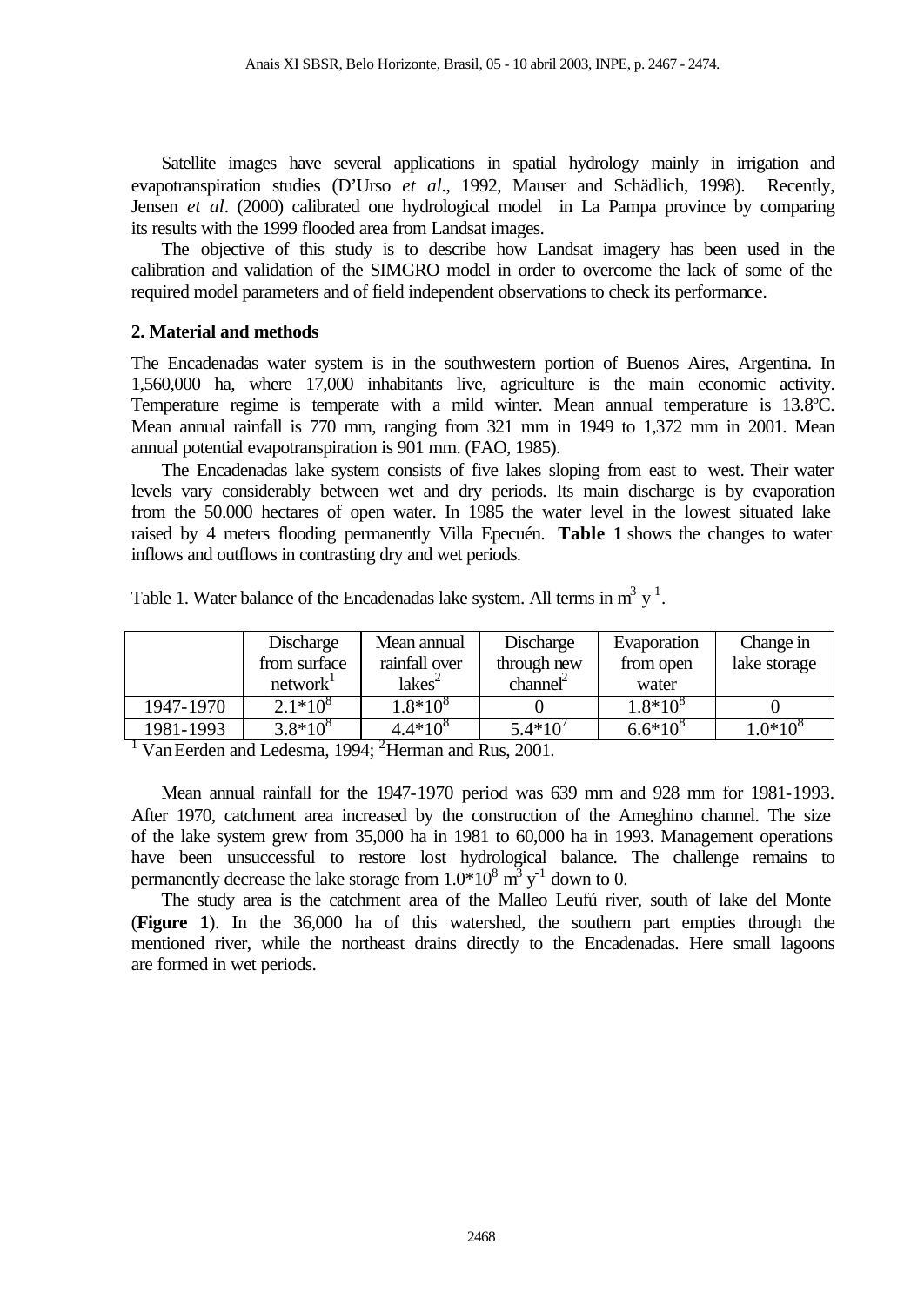

Figure 1. The Encadenadas lake system and location of the study area (in red circle).

The soil has two contrasting productivity levels: 1) low: cattle grazing (30% of the area) having flooding and salinity associated with, and 2) moderate productivity (70% of the soils) used for growing artificial pastures and grain crops. In a typical rotation, 4 years of pasture grazing will be followed by 3 years of cropping. Double cropping of winter and summer grain crops is tried whenever moisture conditions are favorable.

SIMGRO describes groundwater flow in a multi-layered aquifer system (Querner, 1997). In our study saturated groundwater flow was modelled by dividing the region into a network of 803 nodal points. A number of nodal points for the saturated groundwater flow represents a subregion. In 33 subregions, eight different land uses were accounted for. The number of soils is 5. The unsaturated zone is modelled per land use by means of two reservoirs, one for the root zone and one for the subsoil below. Actual evapotranspiration depends on the moisture content in the root zone. Groundwater level is calculated from the water balance of the subsoil. The groundwater calculations advanced in time steps of 1 day and the surface water of 0.1 day.

Monitoring of the flooding process was made with satellite images from LANDSAT TM5. Path-row used was 227086. Pixel size is 30 m 2 . Images were composed of a combination of bands 4, 3, and 5, suitable for hydrological assessments. Map coordinates were assigned to image data using Military Geographic Institute maps (1:50.000) to georreference the images into Gauss Kruger projection system. From 1993 to 2000 almost every month an image was made resulting in a collection of almost 100. From these images two types of information were extracted:

- 1) The area of flooding was determined for the wettest and driest surface water conditions of the series.
- 2) The size of the lagoons from all available images in order to describe water level fluctuations.

Flooded area information was used to calibrate the model. A careful inspection of both rainfall historical data and Landsat images showed that from August 1993 to January 1994 both an extremely wet and dry period occurred. Therefore calibration period was from June 1991 to January 1994. Using ARCVIEW all the wet areas in an image were identified and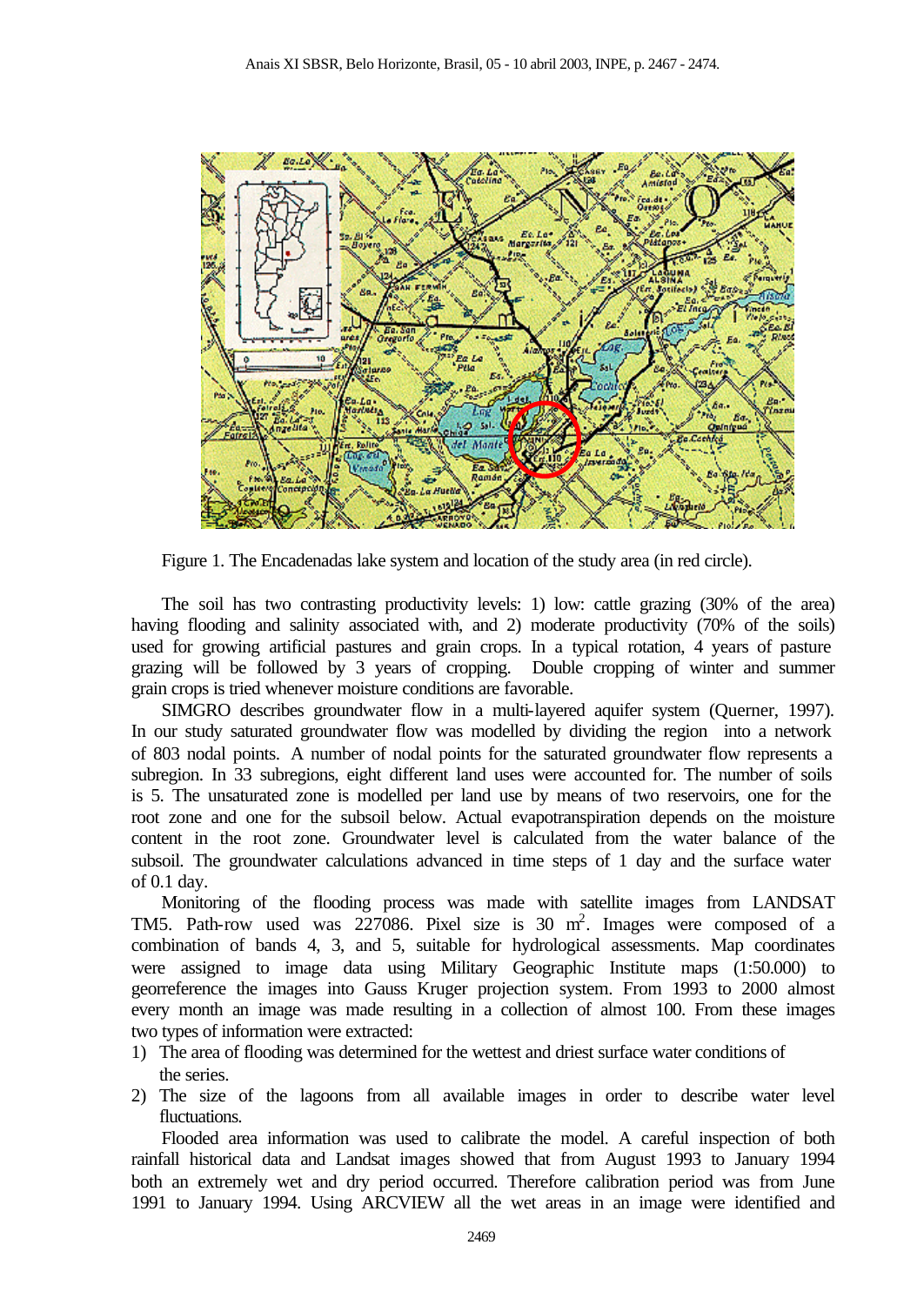polygons drawn around the edge of lakes and ponds. To filter out areas of transient intercepted water following a rain event, the program compares several consecutives pictures.

As subregions are also drawn as polygons, the flooded area was a fraction of the total subregion area. For the model, the percentage of inundated area can be estimated by considering the amount of inundated nodes per subregion. Nodes having a groundwater level higher than 0.05 m below ground level are considered flooded. A few uncertain model parameters were adjusted until a good fit was reached.

In the validation process, simulated lagoon levels were compared with the trend observed in Landsat images throughout the 1991-2000 series. Although validation and calibration period partially overlaps, no lagoon level estimates used in the former were used in the calibration process. By comparing level estimates on two consecutive dates, a general trend was defined as either higher, equal or lower whether the water level of one date increased, decreased or remained unchanged with respect to the previous date. A comparison was made for subregion 26 having three lagoons on eleven dates, from 1993 to 2000, for the change in water level with respect to the previous date.

## **3. Results and discussion**

Model calibration is normal during any modeling task. Finding proper model parameters and combinations thereof allow the simulation to perform well as compared to a calibration target. Our requirement for model performance is an adequate representation of flooded areas and lagoon water levels. Although other criteria are valuable in assessing model performance, independent information is unavailable. Nevertheless, a proper matching in surface water representation does not ensure that the interior hydrologic processes are properly modeled (Beven, 1993).

In this study, calibration focused on quantitative estimates of inundated area. The goal is to match the flooded area per subregion as compared to the observed flooded area using Landsat. A comparison of the spatial distribution of fooded areas per subregion from Landsat image of August of 1993 and the corresponding estimates from SIMGRO model for November 1993 is presented in **Figure 2**. The November result was chosen because it was when a maximum number of nodes were estimated to be under water.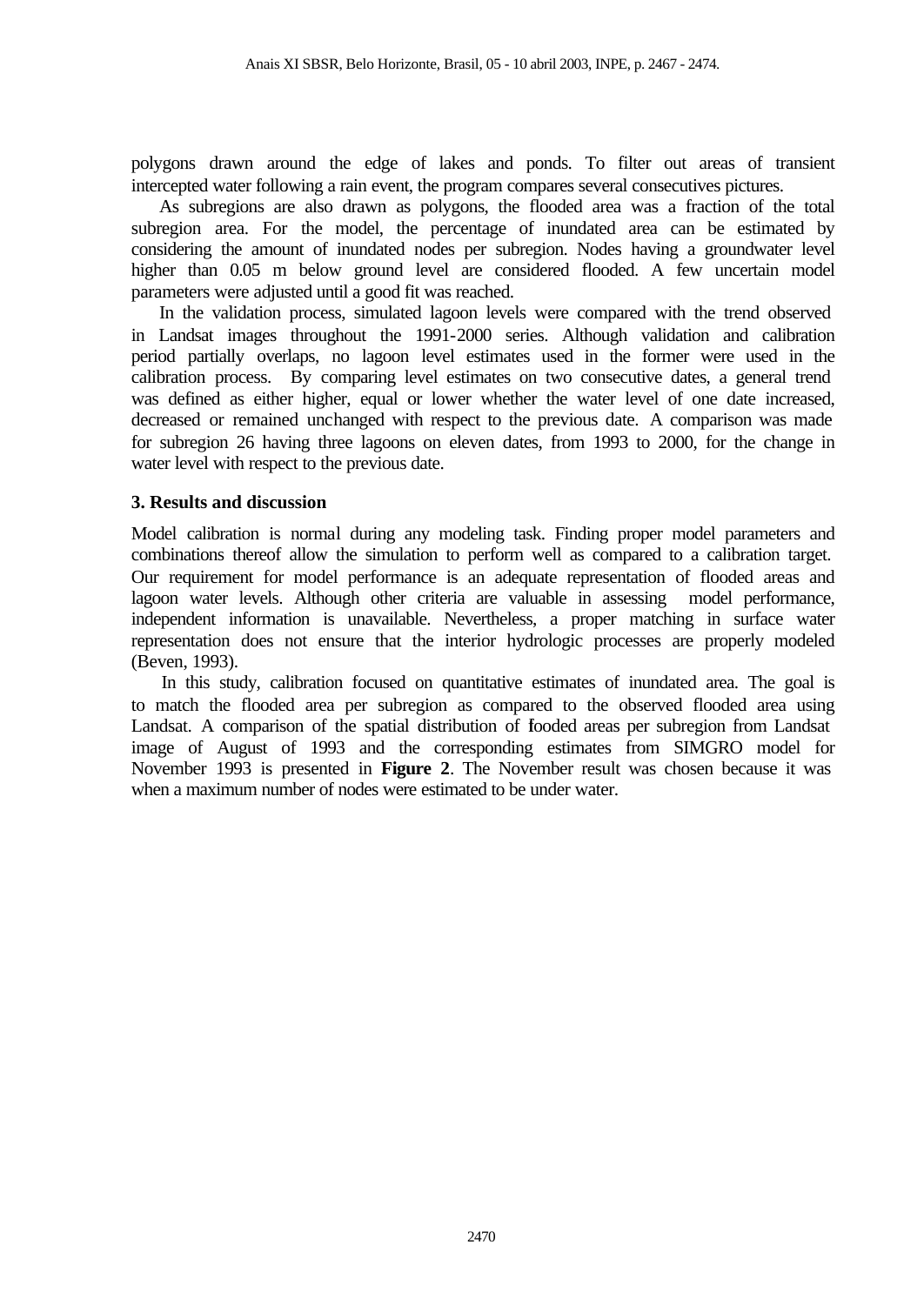

Figure 2. A comparison of Landsat observations and SIMGRO estimates of flooded areas (as % of subregion area) in the Malleo Leufú river basin.

The model estimated that 9,534 hectares were flooded while Landsat estimates amounted to 13,234 ha. Part of the disagreement could be explained by differences in the spatial resolution between methodologies. For Landsat, one pixel represents 30 m<sup>2</sup>. For instance subregion 1 of 349 ha is represented by 116,294 pixels while SIMGRO uses 15 nodal points. A more detailed network for the model is possible but the necessary input information not being available precludes replacement of the chosen coarse resolution. In general the performance of SIMGRO was more than adequate. Model representation of wet areas (more than 60% of the total subregion area under water) is very good. SIMGRO underestimated the inundation in relative dry areas and in the subregions that represent the river. While the performance of the model is encouraging, still the timing of the wet episode is incorrect. There is uncertainty in several input data, because geohydrological information was unavailable. Estimates of transmissivity in water bearing layers is one example. Jensen *et al*. (2000) attributed to the quality of the input data the inaccuracies of the results of their MIKE-SHE model estimates of wet areas.

Validation looked among other results to the representation of lagoon levels. This was done because water levels are proportional to the area of the lagoons making a comparison between satellite information and simulation results possible. In the northeast of the Malleo Leufú basin several lagoons are present. According to satellite image analysis, the driest and wettest lagoon levels estimates for subregion 26 took place on september 2000 and august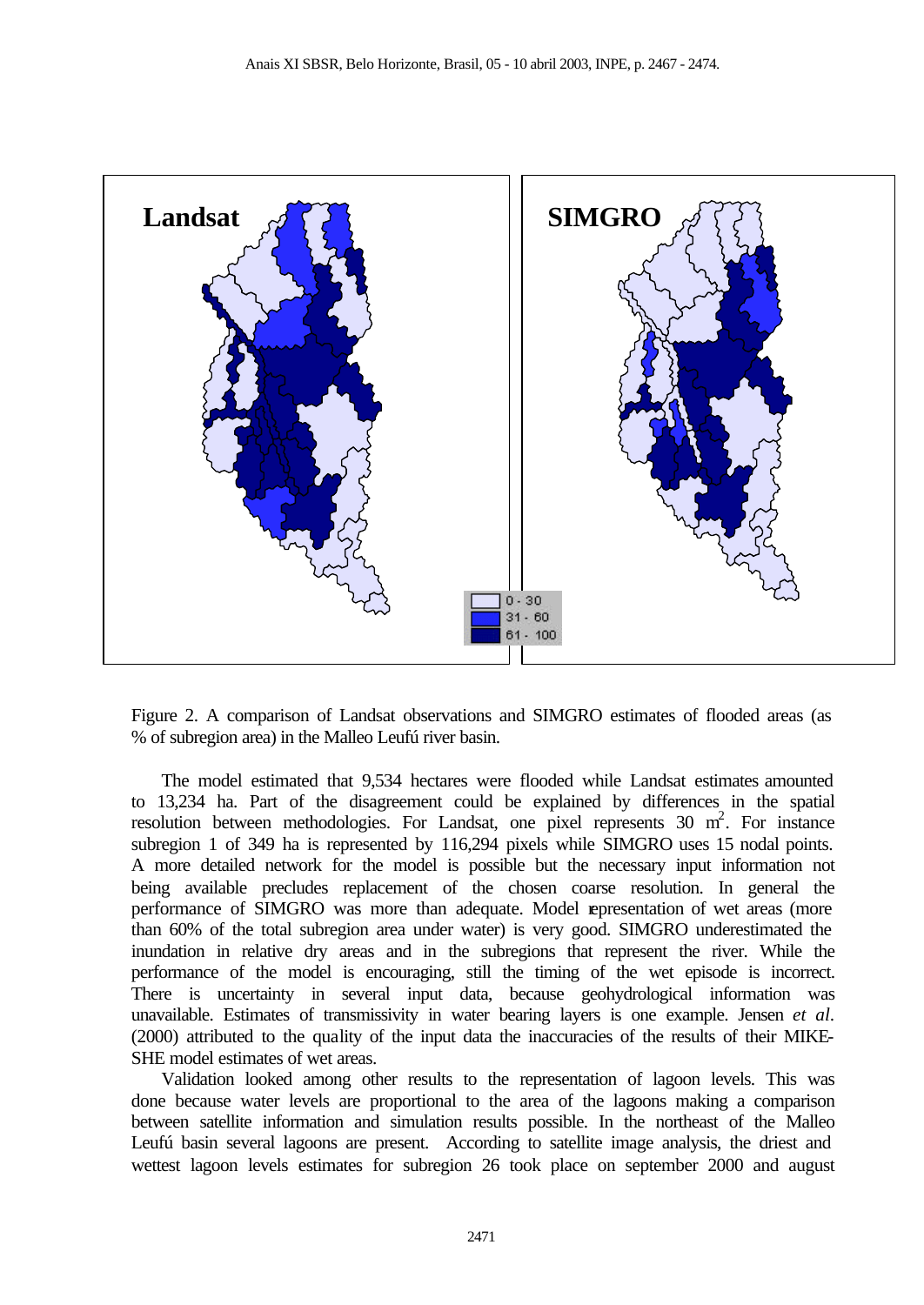1993, respectively **(Figure 3)**. The timing in which the size of the lagoons were at its minimum and maximum values was correctly estimated by SIMGRO.



Figure 3. Landsat image including subregion 26 of the basin on: a) driest condition on January 2000 and b) wettest condition on August 1993.

It is important that SIMGRO estimates of maximum lagoon levels are reliable because they may provide an indication of the raising water tables in neighboring subregions. Furthermore, if modeled changes in lagoons levels are adequate some basis for a monitoring system and justification for measurements may be feasible. A comprehensive analysis of SIMGRO performance was made against twelve Landsat images representing the range in lagoon water size (**Table 2**).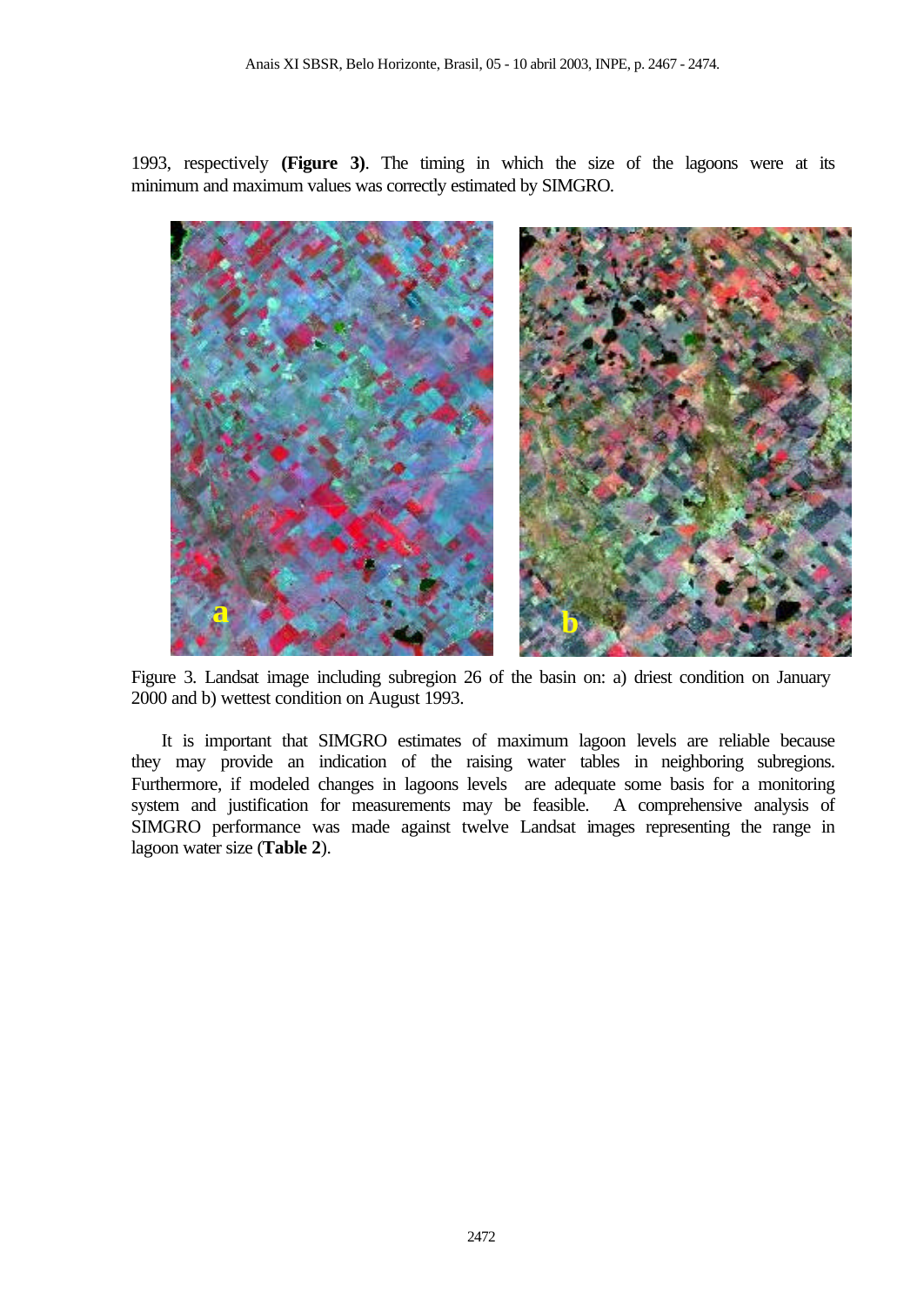| Date           | <b>Trend in lagoon level</b><br>from Landsat images | <b>Trend in surface water</b><br>level from SIMGRO |  |
|----------------|-----------------------------------------------------|----------------------------------------------------|--|
| August 1993    | Extremely high                                      |                                                    |  |
| October 1993   | Lower                                               | Lower                                              |  |
| December 1996  | Lower                                               | Lower                                              |  |
| September 1997 | Equal                                               | Higher                                             |  |
| March 1998     | Higher                                              | Higher                                             |  |
| May 1998       | Higher                                              | Higher                                             |  |
| November 1998  | Lower                                               | Lower                                              |  |
| January 1999   | Lower                                               | Lower                                              |  |
| April 1999     | Equal                                               | Lower                                              |  |
| October 1999   | Equal                                               | Equal                                              |  |
| January 2000   | <b>Extremely low</b>                                | <b>Extremely low</b>                               |  |
| September 2000 | Higher                                              | Higher                                             |  |

Table 2. Trend of lagoon levels based on Landsat images as compared with the trend in estimated lagoon levels as shown in Figure 2.

Of the eleven pairs, nine were in agreement. It can be concluded that the fit between simulated and observed lagoon levels was very good.

From the results presented the following future research should be directed towards the measurements of the properties of water bearing layers and the periodic observation of discharges in several sections of the Malleo-Leufú river.

## **4. Conclusions**

To overcome a lack of time dependent spatial data of state hydrological variables and uncertainties in the input data, the study resorts in indirect ways to calibrate SIMGRO hydrological model by using Landsat imagery. Lagoon levels as related to lagoon size and the amount of flooded area derived from Landsat images were suitable substitutes. The size of flooded area per subregion, an hydrological subdivision of the basin, was well represented by the model as compared to Landsat information at a time the basin was extremely wet. However the nonflooded areas were underestimated by the model. Model estimates of lagoon water level for subregion 26 were adequate in following the dynamics of the water level from satellite information in 9 of 11 selected dates. The agreement covered a wide range of events throughout the 1990-2000 period.

In many situations the lack of detailed ground base information precludes the testing of spatial mathematical models. While field data should be our main concern in calibration and validation a model, an alternative rather "rough" substitute is to verify its performance with variables derived from Landsat satellite.

# **5. References**

Beven, K. Prophecy, reality and uncertainty in distributed hydrologic modeling. *Advances in Water Resources*, v. 16, p. 41-51, 1993.

Díaz, R.A. *Aplicación del modelo hidrológico SIMGRO a la cuenca inferior del río Carcarañá*. Informe Final del Proyecto de Investigacion Aplicada 02/97. Secretaría de Agricultura, Ganadería, Pesca y Alimentos de la Nación, Buenos Aires, 2001. 29 p.